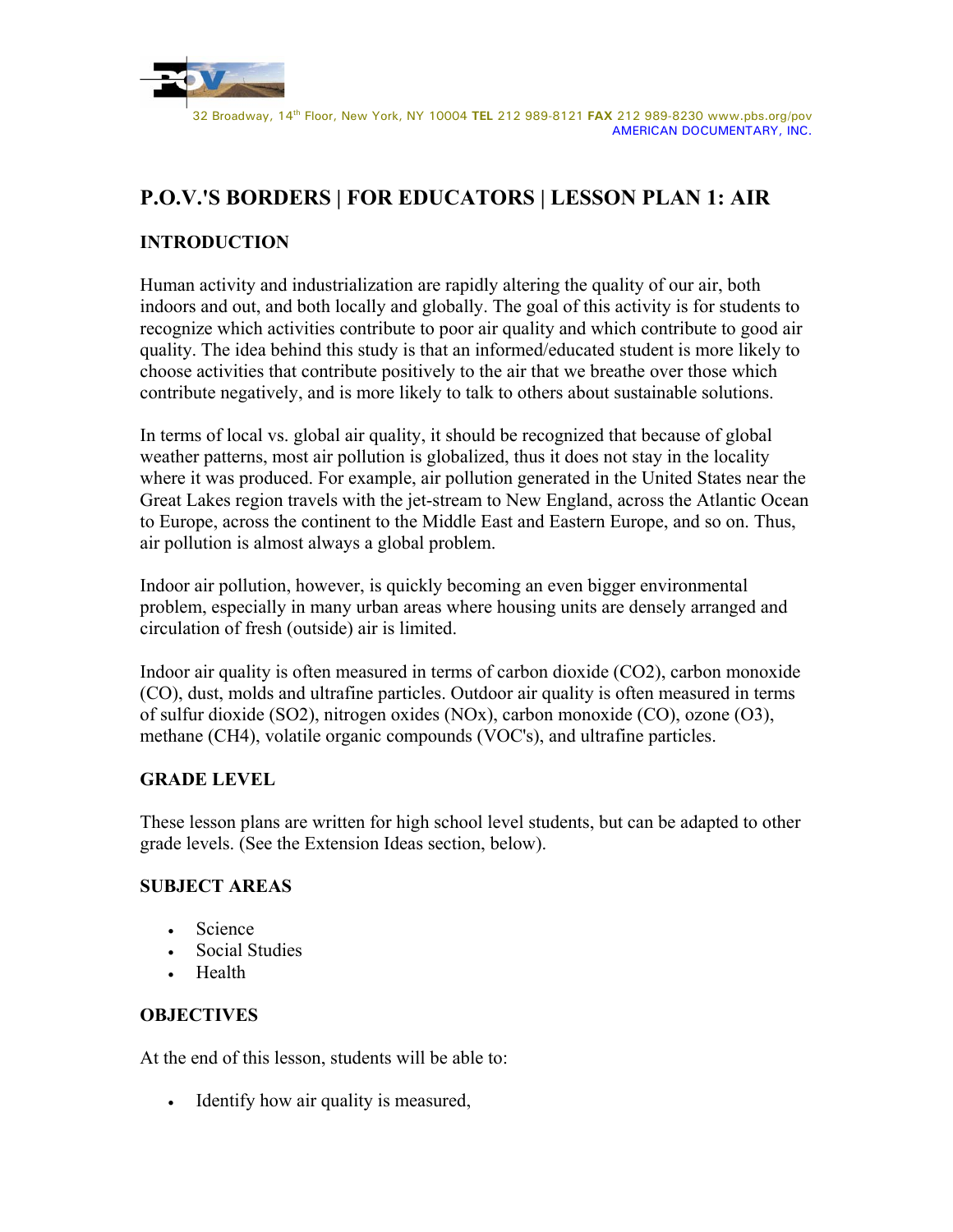- Identify various human activities that negatively effect air quality,
- Identify and discuss human activities that positively effect air quality.

## **ESTIMATED TIME NEEDED**

- Allowance for student representatives to take photos between home and school. The number of days/total time is dependent upon the number of digital cameras in use and the number of student photographers.
- In-Class Time  $= 2-3$  class periods.

### **MATERIALS**

- Digital Camera(s)
- Computer with printer and Internet access
- Map of the local area (to include all the communities that students come from) as appropriate
- Research resources (books, articles, online access...)

### **PROCEDURE**

#### **Teacher Preparation:**

1. Identify student photographers to take ten photos of human activities that impact air quality. (More photos may be chosen if time/classroom conditions permit.) About half of the photos should be of activities that negatively impact air quality (i.e. cars, polluting factories, industrial agriculture, etc.), and the other half of activities that positively impact air quality (i.e. bicycle, trees, etc.).

\* Depending on each specific class structure, situation and teacher's relationship with the class, teachers may want to pre-select student photographers before introducing the activity to students. Conversely, some teachers may want to ask for student volunteers. Additionally, if the class situation/logistics prohibit the facilitation of students taking their own photographs, the teacher may want to consult with students on what they would photograph if given the chance, then the teacher may take the photos him/herself for the class. However, it should be noted that the ideal situation would allow the students to take their own photos, thus taking ownership over this study and its outcomes. Another option would be for the teacher to predetermine and take his/her own photographs (being sure to include a diverse set of images) and bring them in to class for students.

#### **Day One:**

2. Introduce the lesson to students, explaining that the goals of this project/activity are to understand what measurements are used to determine the quality of air that we breathe, to identify how different human activities contribute either positively or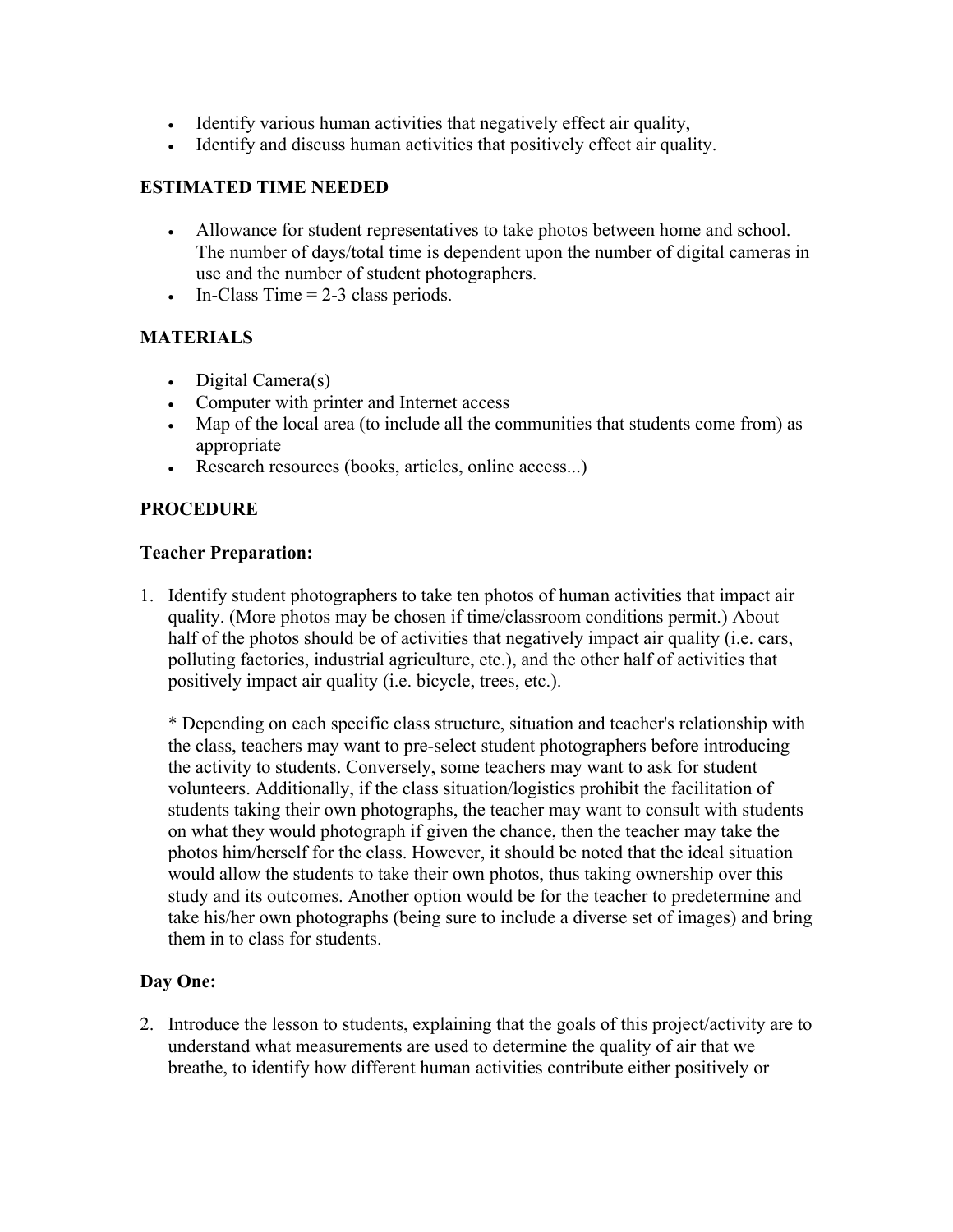negatively to local and global air quality, and identify how to maximize the positive impacts and minimize the negative ones.

- 3. The teacher will want to explore with the class how air quality is measured, leading to a discussion of which substances are considered air pollutants (carbon dioxide, carbon monoxide, methane, ozone, sulfur dioxide, nitrogen oxides, volatile organic compounds and fine particulate matter).
- 4. Ask students to research the source of the above listed air pollutants (in small groups or individually as research materials and time permit).
- 5. For each of the air pollutants listed above, identify a human activity that occurs in the local community/environment that contributes this substance to the air.
- 6. Set a schedule to document these activities with a digital camera, utilizing different student photographers whenever possible based on where each human activity takes place in the community, geographically speaking.
- 7. Carry out the schedule for taking the photographs with the class. Once all photos have been taken, the teacher should upload them to the computer and print them out for class discussion.

# **Day Two:**

- 8. With all the photos printed out, the teacher should facilitate small group work as follows:
	- Divide the class into the same small groups as before with one photo for each group of students.
	- Ask each group to prepare a presentation for the class with the following information about their photograph:
		- a. Name the human activity depicted in the photograph and which air pollutant it contributes to the air.
		- b. Identify where in the community the photograph was taken, being as specific as possible.
		- c. Do students in the group partake in the depicted activity either directly or indirectly? For example, if the photograph is of a dairy farm, does each of the students drink the milk from that farm? If the photograph is of a local factory, do the students work there/know somebody who works there/purchase the products that are produced there, etc.?
		- d. Identify what can be done to minimize emissions of that particular air pollutant to the atmosphere. What practical changes in lifestyle or personal habits can students themselves take that would minimize the impact of the activity in the photograph (i.e. what are some sustainable alternatives to that activity)? What are the barriers to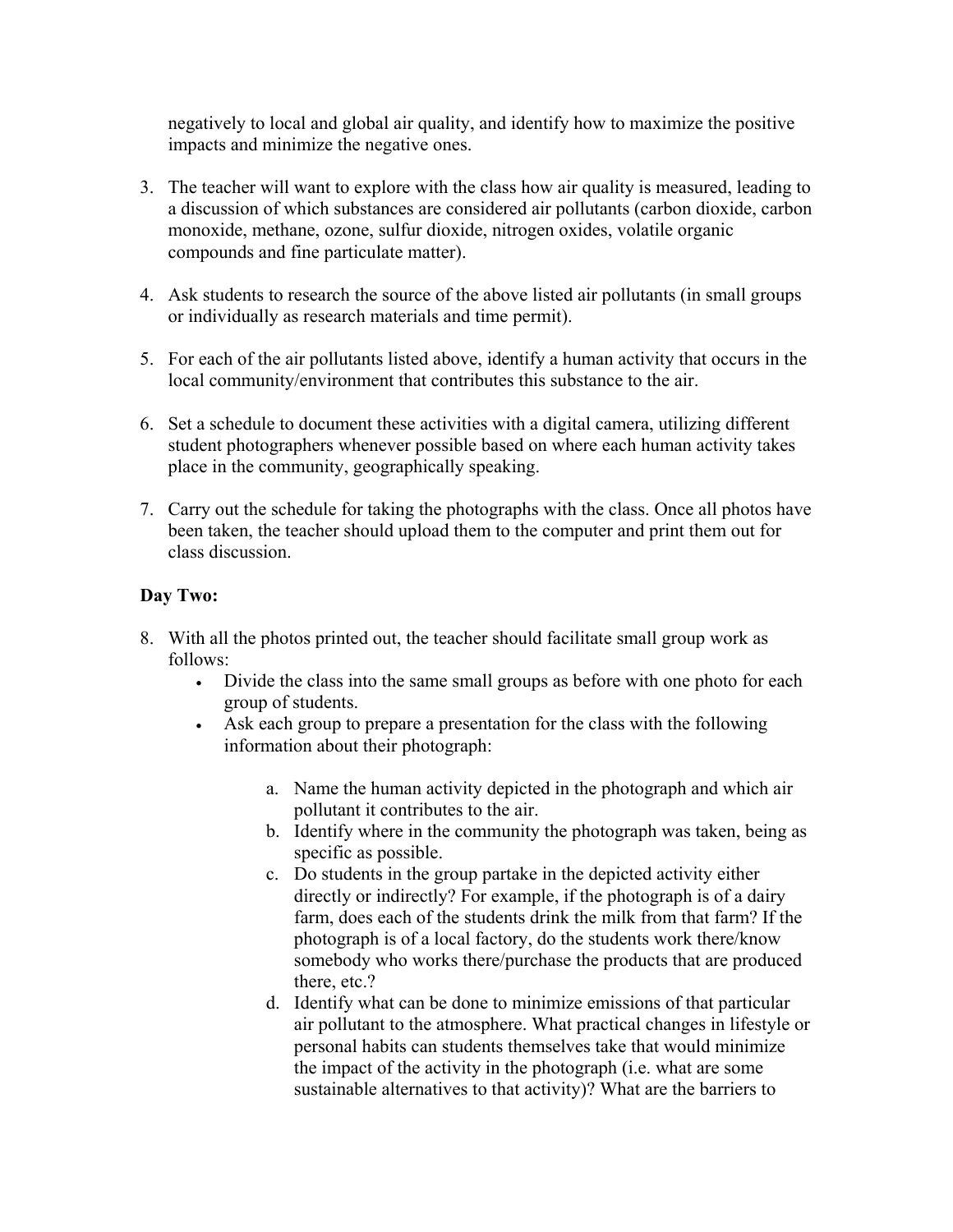implementing those alternatives and how can the barriers be overcome?

## **ASSESSMENT SUGGESTIONS**

- Create a grading rubric for in-class presentations by each student team. Some criteria might include "knowledge of subject" (air quality), "team work," "use of visual aids" (photos), etc.
- Have students prepare a photo exhibition for other classes/the school of human activities that contribute to air pollution and ways to minimize the environmental impact of each one (i.e. sustainable alternatives).

## **EXTENSION IDEAS**

- If the local community is one in which personal vehicles are the primary mode of transportation of most people, teachers may want to ask students to calculate how much carbon monoxide is emitted per week/month/year during their personal travels. Have students estimate how this number would change if they took public transportation. How would it change if they rode a bicycle whenever possible be specific with calculations of emissions and mileage that can be traveled on a bicycle.
- For younger students, teachers may want to take photographs themselves of airquality-impacting activities that students know about and partake in (i.e. walking or riding a bike to school, traveling in a bus or car to school, local agriculture that their families may take part in, playing in a local park or green area with trees/plants, etc.). Identify which activities are positive and which are negative.
- For special needs/second language students, teachers may want to choose one or two activities that impact air quality (one positive and one negative, for example) and discuss how each one contributes to air quality. Which substance is being emitted and what is its source? Discuss alternatives to the activity that negatively contributes to air quality.
- For teachers who want to do more related to this topic, have students research how local air quality has changed over time by interviewing elders in their community or researching historical data collected by local municipalities or institutions. They can take their own air quality readings (measuring particulate matter, CO2, methane, etc.) and compare them with current figures from other research institutions. The class may want to send in their results to those local research institutions and/or form a partnership in data collection over an extended period of time.

## **RELATED NATIONAL SCIENCE EDUCATION STANDARDS, GRADES 9-12**

#### **Science as Inquiry**

- Abilities necessary to do scientific inquiry
- Understanding about scientific inquiry